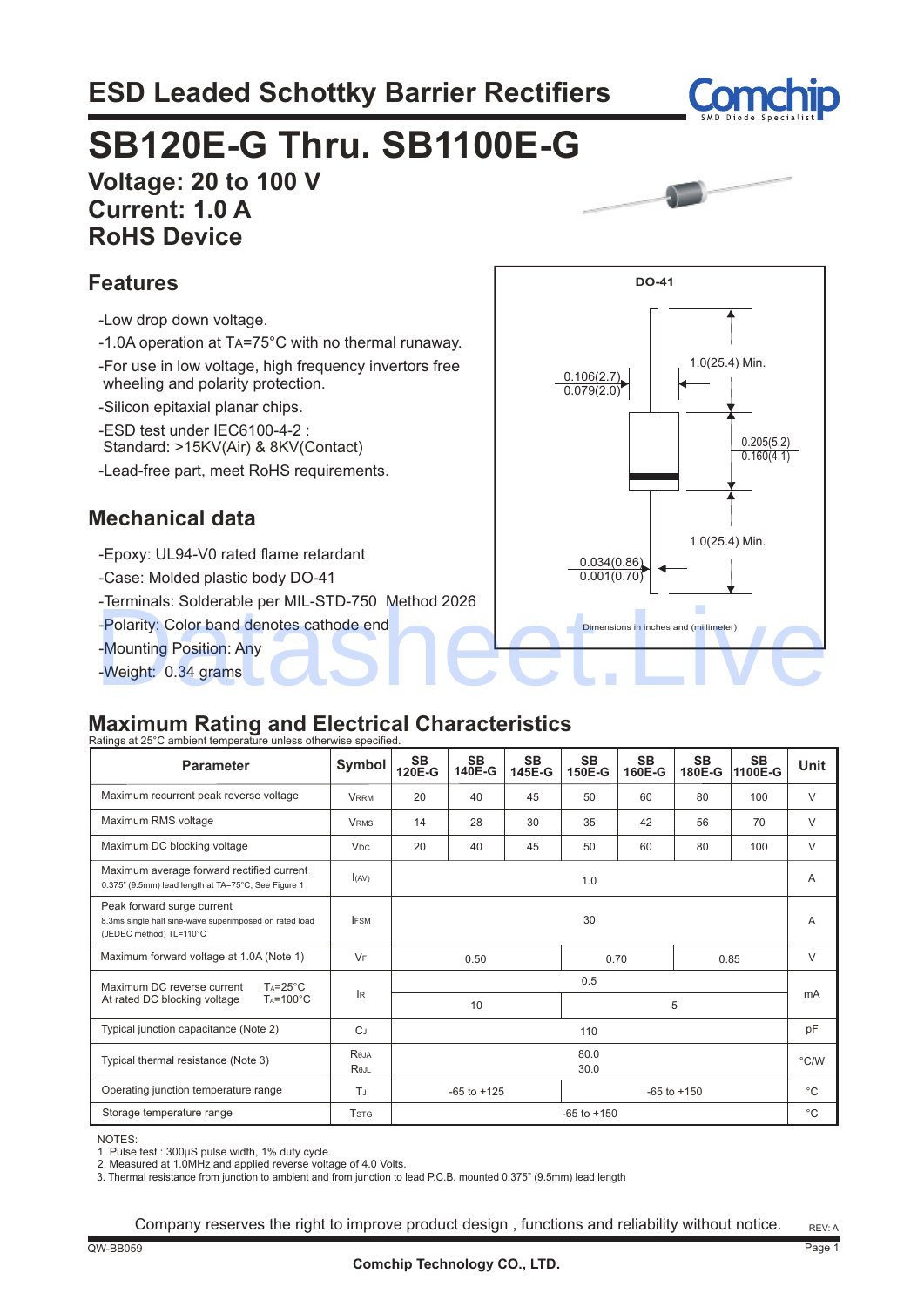

### RATING AND CHARACTERISTIC CURVES (SB120E-G Thru. SB1100E-G)



Fig.3 Typical Instantaneous Forward **Characteristics** 



Instantaneous Forward Voltage, (V)

Fig.5 Typical Junction Capacitance





Number of Cycles at 60Hz

 $1\frac{1}{1}$  10 100







#### Fig.2 Maximum Non-repetitive Peak Forward Surge Current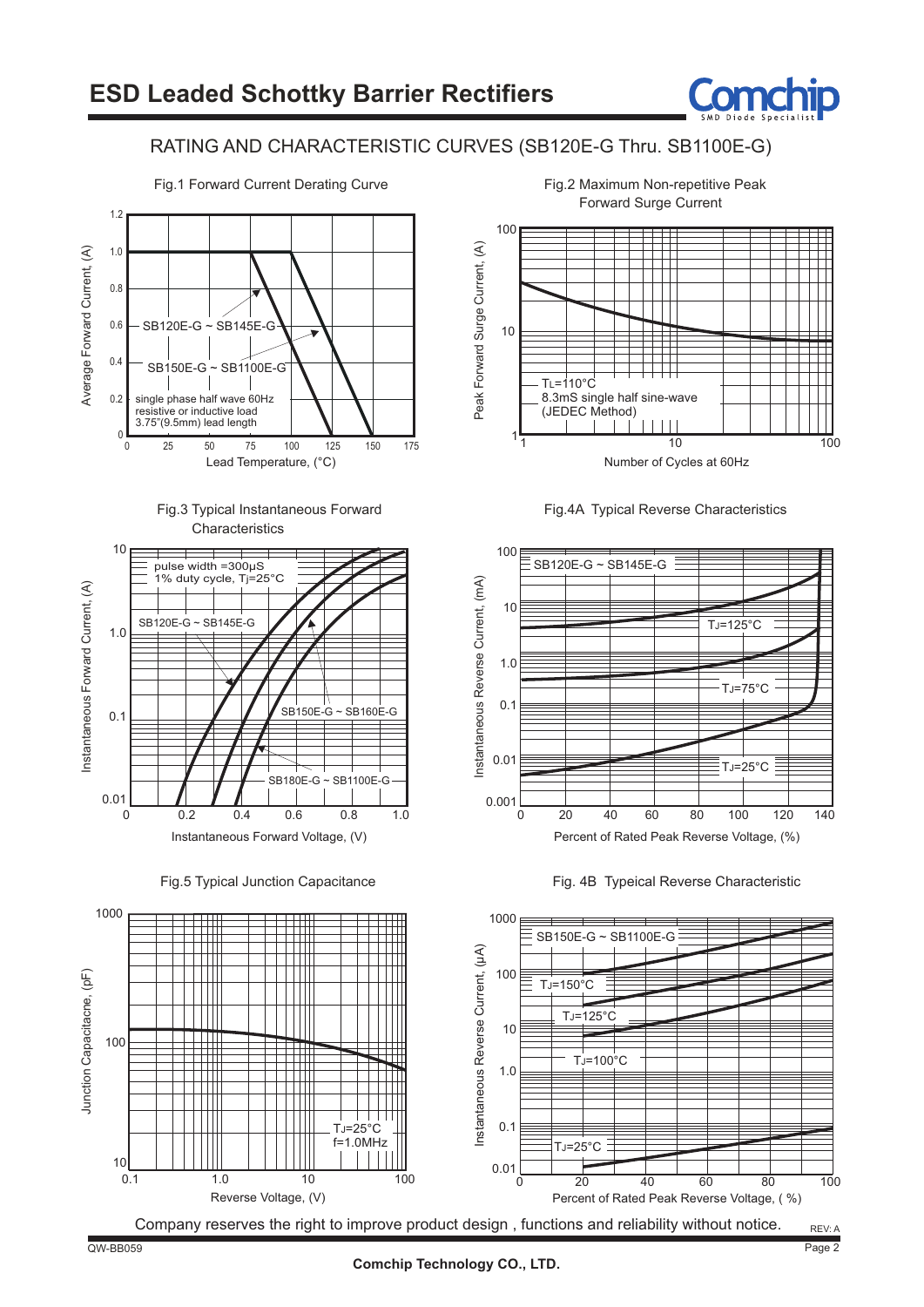

### **Marking Code**

| <b>Part Number</b> | <b>Marking Code</b> | <b>Packaging</b> |
|--------------------|---------------------|------------------|
| SB120ET-G          | <b>SB120E</b>       | <b>REEL</b>      |
| SB140ET-G          | <b>SB140E</b>       | REEL             |
| SB145ET-G          | <b>SB145E</b>       | REEL             |
| SB150ET-G          | <b>SB150E</b>       | REEL             |
| SB160ET-G          | <b>SB160E</b>       | <b>REEL</b>      |
| SB180ET-G          | <b>SB180E</b>       | REEL             |
| <b>SB1100ET-G</b>  | <b>SB1100E</b>      | <b>REEL</b>      |
| SB120EA-G          | <b>SB120E</b>       | <b>AMMO</b>      |
| SB140EA-G          | <b>SB140E</b>       | <b>AMMO</b>      |
| SB145EA-G          | <b>SB145E</b>       | <b>AMMO</b>      |
| SB150EA-G          | <b>SB150E</b>       | <b>AMMO</b>      |
| SB160EA-G          | <b>SB160E</b>       | <b>AMMO</b>      |
| SB180EA-G          | <b>SB180E</b>       | <b>AMMO</b>      |
| <b>SB1100EA-G</b>  | <b>SB1100E</b>      | <b>AMMO</b>      |
| SB120EB-G          | <b>SB120E</b>       | <b>BULK</b>      |
| SB140EB-G          | <b>SB140E</b>       | <b>BULK</b>      |
| SB145EB-G          | <b>SB145E</b>       | <b>BULK</b>      |
| SB150EB-G          | <b>SB150E</b>       | <b>BULK</b>      |
| SB160EB-G          | <b>SB160E</b>       | <b>BULK</b>      |
| SB180EB-G          | <b>SB180E</b>       | <b>BULK</b>      |
| <b>SB1100EB-G</b>  | <b>SB1100E</b>      | <b>BULK</b>      |



### **XXX / XXXX = Product type marking code**

Note:

1) Suffix code after part number to specify packaging item .

| <b>Packaging</b> | Code |
|------------------|------|
| REEL PACK        |      |
| AMMO PACK        |      |
| <b>BULK PACK</b> |      |

### **Standard Packaging**

|                  | <b>REEL PACK</b> |                            |  |  |
|------------------|------------------|----------------------------|--|--|
| <b>Case Type</b> | REEL<br>(pcs)    | <b>Reel Size</b><br>(inch) |  |  |
| <b>DO-41</b>     | 5,000            | 13                         |  |  |

| <b>Case Type</b> | <b>AMMO PACK</b>    |  |  |
|------------------|---------------------|--|--|
|                  | <b>BOX</b><br>(pcs) |  |  |
| <b>DO-41</b>     | 5,000               |  |  |

| <b>Case Type</b> | <b>BULK PACK</b>    |
|------------------|---------------------|
|                  | <b>BOX</b><br>(pcs) |
| <b>DO-41</b>     | 1,000               |

Company reserves the right to improve product design , functions and reliability without notice.